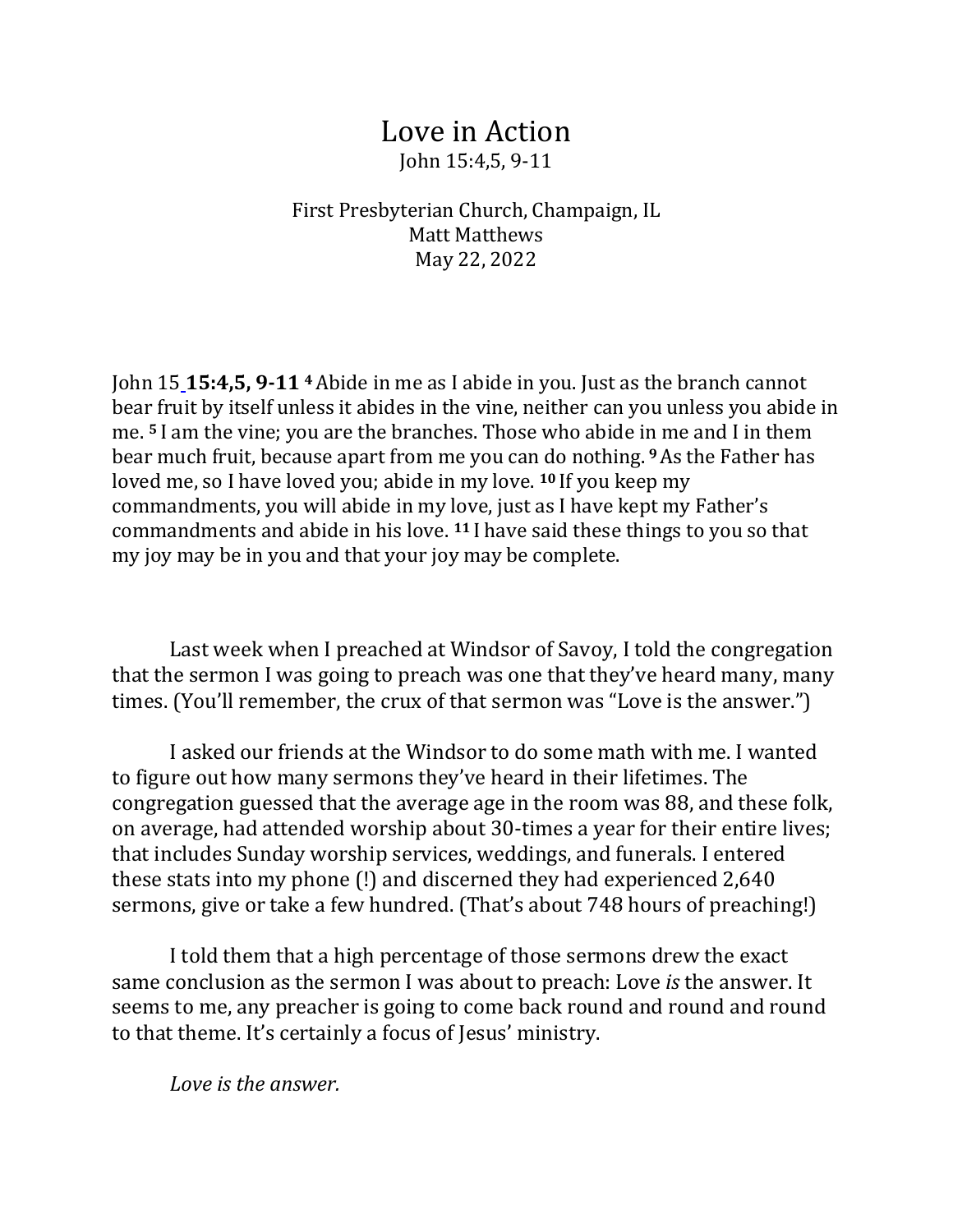We can all pretty easily agree that's true.

## **We can also easily agree that it's easier to say than to do. And what does it mean, practically, that love is the answer?**

 We can believe that love is the answer, but, because the world's problems never seem to go away, love may be an impotent answer, or an answer of words only, or a theoretical but impractical answer. Certainly, love is more than the mushy sentiment we find on Hallmark cards, right? I hope so. And I believe so.

 Last week I asked, "How is love the answer?" But I didn't answer that question, and I felt a little uneasy about it.

I got one answer immediately after worship.

 A friend—and I have permission to share this story, but not his name told me about an exchange he had with a friend. Conversation somehow got to face masks, Covid, and Trump. He said he was no fan of Trump. She thought Trump had hung the moon. They spared a bit, and then they laughed. They agreed they'd never agree on that. But—and here's the kicker—they still loved each other *anyway.*

Mutual forbearance. That's what that's called. And that is one of the "foundations" of Presbyterian polity. Theologically and constitutionally, we believe that sometimes we must agree to disagree. This is how our PCUSA *Book of Order* puts it:

*[W]e . . . believe that there are truths and forms with respect to which men [people] of good characters and principles may differ. And in all these we think it the duty both of private Christians and societies to exercise mutual forbearance toward each other.* (From the Synod of New York and Philadelphia, 1788).

 My late friend Johnnie Underwood would add this: "And we can disagree without being disagreeable."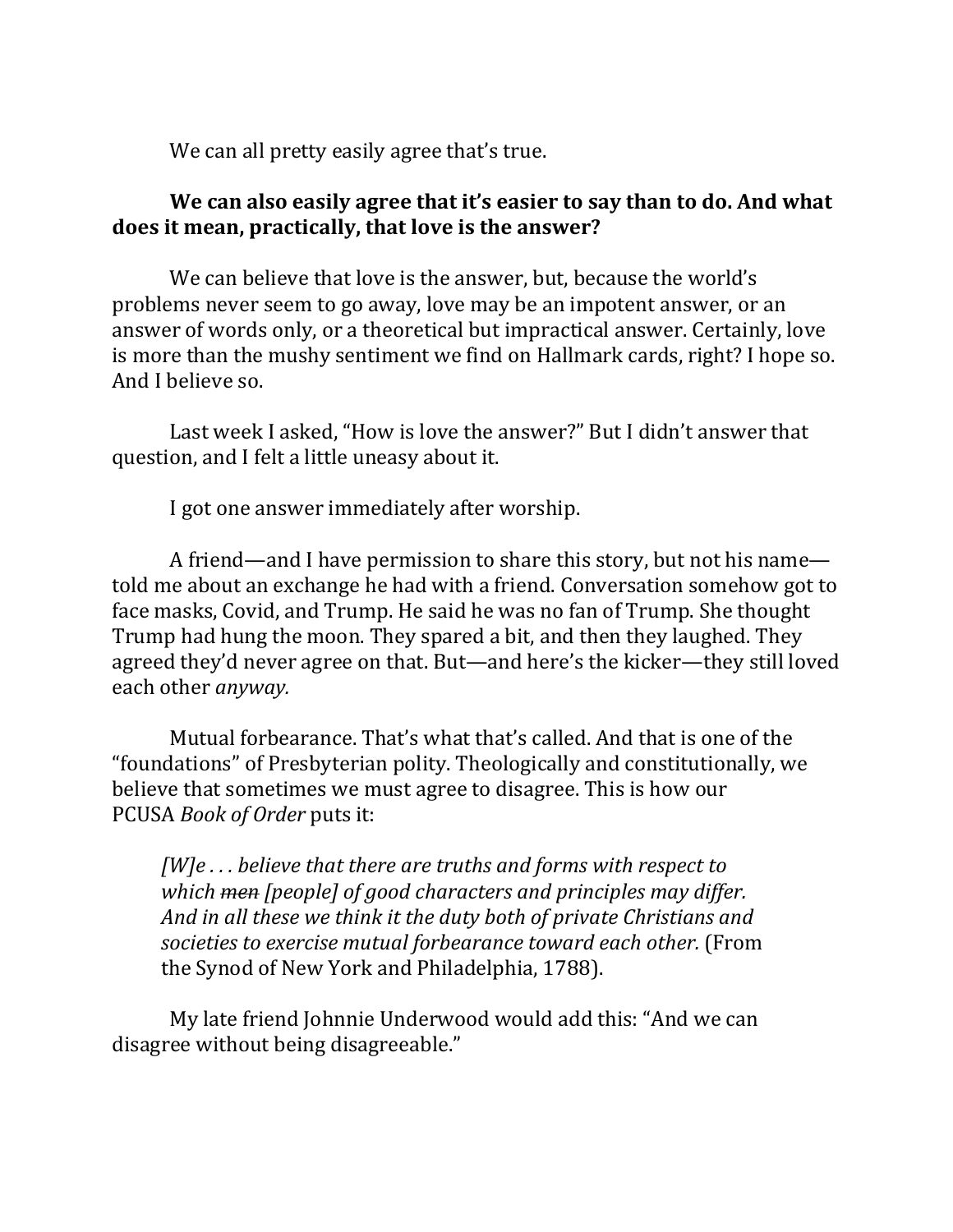This is one way that we put love into action. This is one way love is the answer: We exercise mutual forbearance towards one another.

 BUT, loving each other by exercising mutual forbearance is increasingly difficult. "America has a scorn problem," says By Tish Harrison Warren, an Anglican priest who reflects on matters of faith for the NYTimes.

 *A Scientific American report on political polarization noted that Americans increasingly hold "a basic abhorrence for their opponents — an 'othering' in which a group conceives of its rivals as wholly alien in every way." It continues, "This toxic form of polarization has fundamentally altered political discourse, public civility and even the way politicians govern." A 2019 study by Pew said, "55 percent of Republicans say Democrats are 'more immoral' when compared with other Americans; 47 percent of Democrats say the same about Republicans."*

 *We find one another repugnant — not just wrong but bad. Our rhetoric casts the arguments of others as profound moral failings.[1]*

 We despise people who don't think like us. If we cannot be neighbors and have conversations with one another about the day's hot topics, then we cannot practice democracy.

 Mutual forbearance. Being good neighbors. Agreeing to disagree. Growing closer and deeper. This communion leads to answers, to the possibility of friendship, and to a more hopeful tomorrow.

 If Jesus is the vine and we are the branches, then we belong together, we live together, we grow together.

\* \* \*

 The shootings at (1) a Buffalo, New York, grocery store, (2) downtown Milwaukie, and at (3) Geneva Presbyterian Church in Laguna Hills, California, give us pause to ask: besides exercising mutual forbearance towards one another, how else is love the answer to such violence?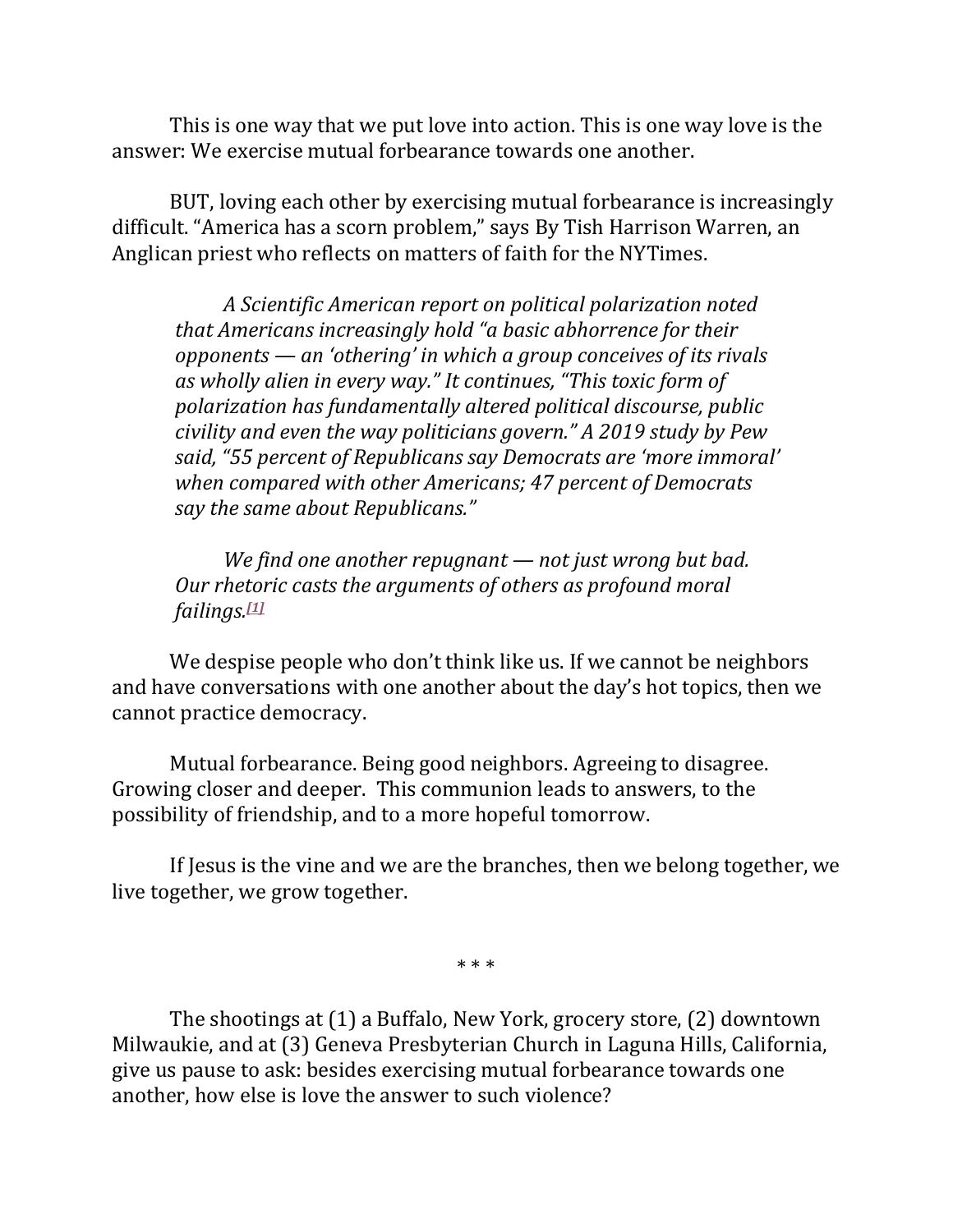If we don't know how to put that love into gear, we probably aren't thinking very hard. We can do at least these things:

- Support public education.
- Support mental health care in our community.

• Have a conversation with our neighbors about gun violence, about gun control, about gun laws, about the Second Amendment, about community "safety."

- We can talk about race.
- We can deepen our support of DREAAM House.
- We can pray.

 Those are some ways we can put the walk into the talk of love. Yes, love is the answer, but we are the agents of God's love in this place. As disciples of Jesus, we are the hands and feet of God's love.

Allow me to return to that list I just shared.

1. Support public education. I pray the Buffalo shooter had great teachers in school, a great system of academic and socio-emotional support. But maybe he didn't. Maybe he was a tough kid and got pushed to the margins. Maybe there wasn't a teacher or a coach or a school nurse who could make the positive difference for him. All education is good, of course. But public education touches most of our kids. Public education must succeed in our county. Tutor kids. Coach soccer. Support local public schools.

2. Support mental health. May is Mental Health Awareness Month. We can help (1) raise awareness about the challenges those living with mental health and addiction issues face. We can (2) work to reduce the stigma many experience. When people have mental health needs, there are fewer a fewer affordable places they can go. Support mental health.

3. Have a conversation about gun violence. What's the answer, or answers? Should we ban assault weapons? Why didn't the NY "red-flag law" work? Let's get beyond the heated rhetoric that "Guns don't kill people, people kill people." Let's move on. Let's go deeper. These conversations are important for both our nation *and* our community.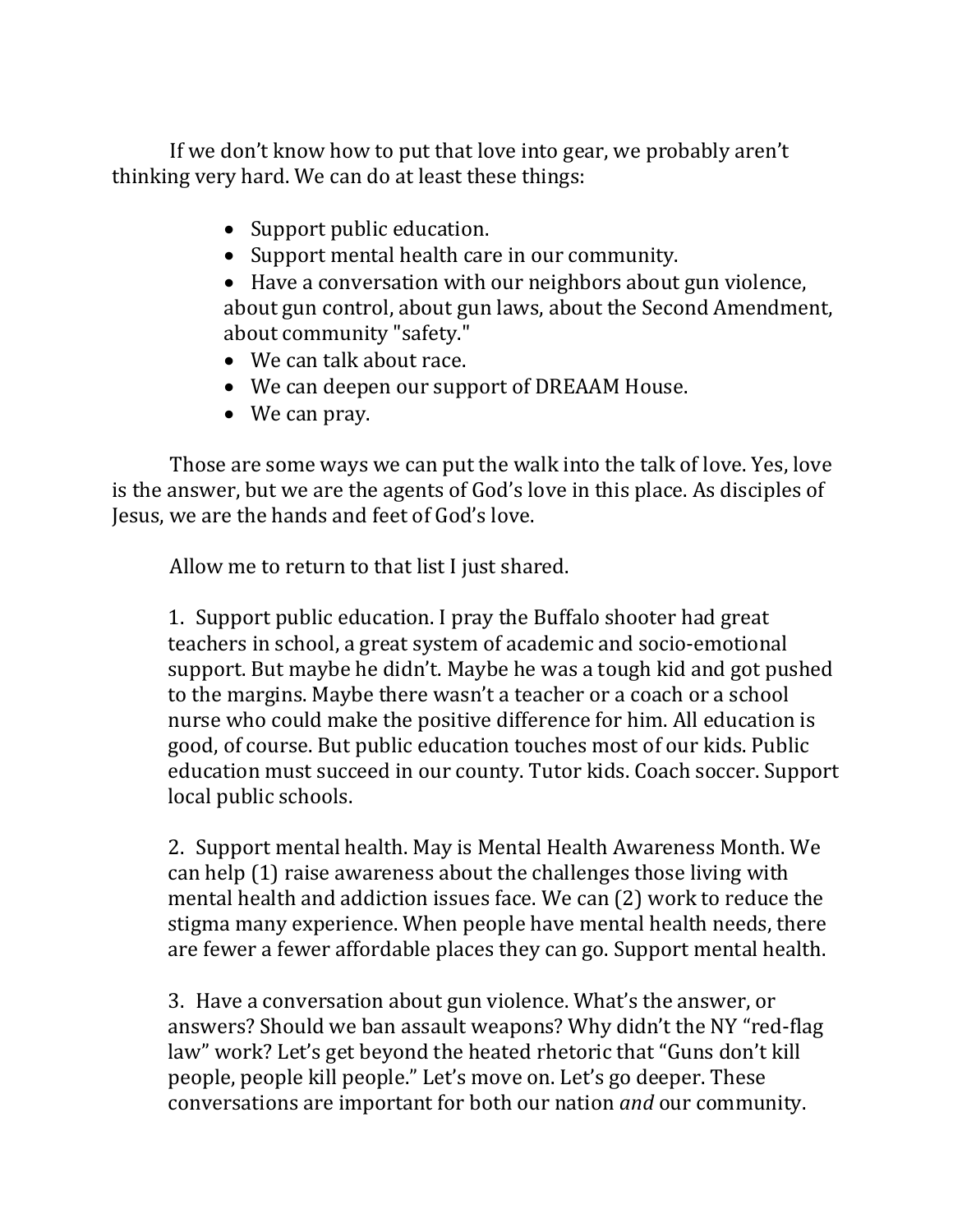Gun violence, after all, has found its way to Champaign County in a big way.[2] A Journal of Pediatrics study found that "the number of young people carrying a handgun was 41 percent higher during the years 2015 to 2019, than in the period 2002 to 2006.[3] Is this a good thing? Let's talk about guns.

4. We can talk about race. If you are black, Asian, Jewish, immigrant, transgender, gay, lesbian, or queer you are at a significantly higher risk of being subject to a hate crime perpetrated by a young, white male. What are we doing to stand against hateful rhetoric like "replacement theorgy"?[4] All of us need to talk about race, white people especially.

5. We can support our very own DREAAM House. DREAAM seeks to disrupt the school-to-prison pipeline by replacing it with an opportunity pipeline stocked with caring mentors, a great after school program, and summer activities designed to help kids do well academically and to thrive emotionally. We are building a community of support around vulnerable children and youth. On Tuesday evening there was no parking here because Centennial Hall was filled with DREAAMers and families learning about an upcoming basketball program. Good news is happening in DREAAM, and your church supports it.

\* \* \*

 If we think that loving the world only means having occasional warm thoughts about others, that's short-sighted. Love is the answer, and that means we put the pedal to the metal and get going. If we don't know how to put love into gear, we probably aren't thinking very hard.

 Our hope and help is Jesus. Jesus says abide in me. The branch can't make it without the vine. The disciple can't make it without the teacher. Love can't make it when it is cut off from its source. Abide in me, Jesus says. Walk humbly and closely.

 Dare to love the world in the name and manner of Jesus, our Lord. We can do it. We must do it. And with God's help, we will.

In the name of God the creator, redeemer, and sustainer.

Amen.